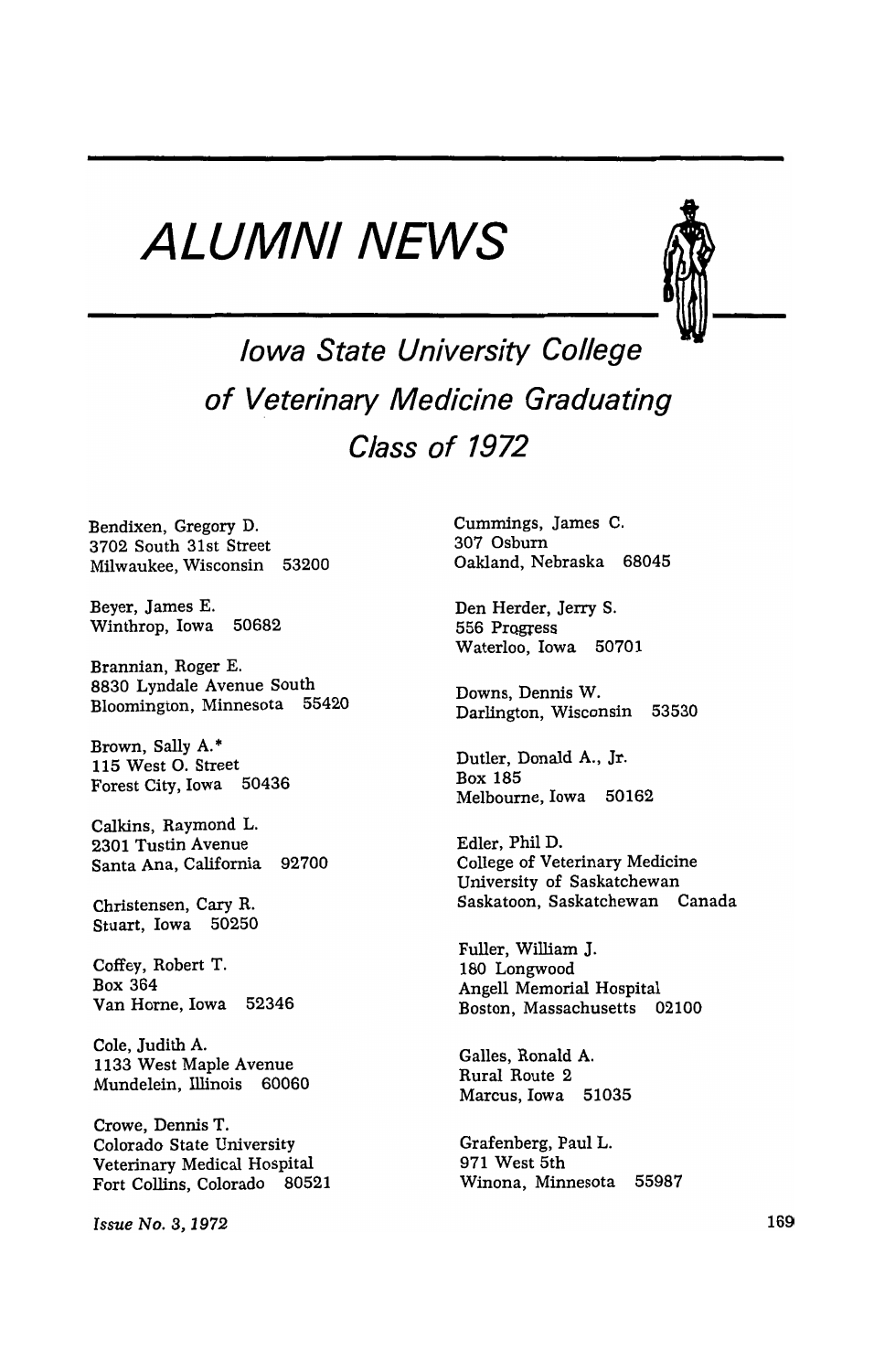Gregory, Ronald S.\* 910 South 3rd Washington, Iowa 52353

Hanson, Richard P. 104 6th. Avenue North West Clark, South Dakota 57225

Harryman, Duane R.\* Rural Route 1 Manson, Iowa 50563

Healy, Stephen J, 408 Highland Avenue Iowa City, Iowa 52240

Henderson, John H. Estherville, Iowa 51334

Henriksen, Peter M. 17905 Anthony Lane Brookfield, Wisconsin 53005

Holmes, Doug Hampton, Iowa 50441

Hunt, Kenneth L. 1003 North E. Street Indianola, Iowa 50125

Jensen, Clifford A. 340 4th. North West Huron, South Dakota 57350

Johnson, Gary M. Avoca, Iowa 51521

Juelsgaard, Stephen G. Kautman, Henry J., Jr.\* 210 Center Avenue McGregor, Iowa 52157

Kelso, Michael W. Edina Pet Hospital Minneapolis, Minnesota 55400

Keppy, Kenneth E. 3704 North Linwood Davenport, Iowa 52803 Kitdeson, Shirley L. Animal Medical Center 130 South Branch River Road Somerville, New Jersey 08876

Klima, Charles N. 9128 Waukegan Road Morton Grove, Illinois 60052

Lammli, Mark V. Dodge City Veterinary Clinic Fort Dodge Road Dodge City, Kansas 67801

Lande, Allen L. 314 West Wisconsin Street Chippewa Falls, Wisconsin 54729

Lassen, Ervin D. 2619 Ferndale #1 Ames, Iowa 50010

Leininger, Joel R. Pathology Service Veterinary Medical Teaching Hospital University of California Davis, California 95616

Mc Caslin, Harold R. Hudson Veterinary Clinic Hudson, Iowa 50643

Mc Daniel, Gerald L. Ceylon, Minnesota 56121

Miller, Keith E. 3631 Elston Avenue Chicago, Illinois 60618

Mitchell, Paul D. 5610 Blanding Boulevard Jacksonville, Florida 32200

Moenning, Larry E. Antelope Veterinary Clinic Neligh, Nebraska 68756

Nyren, Dennis C. 215 Danbury Road Wilton, Connecticut 06897

*Iowa State University Veterinarian* 

170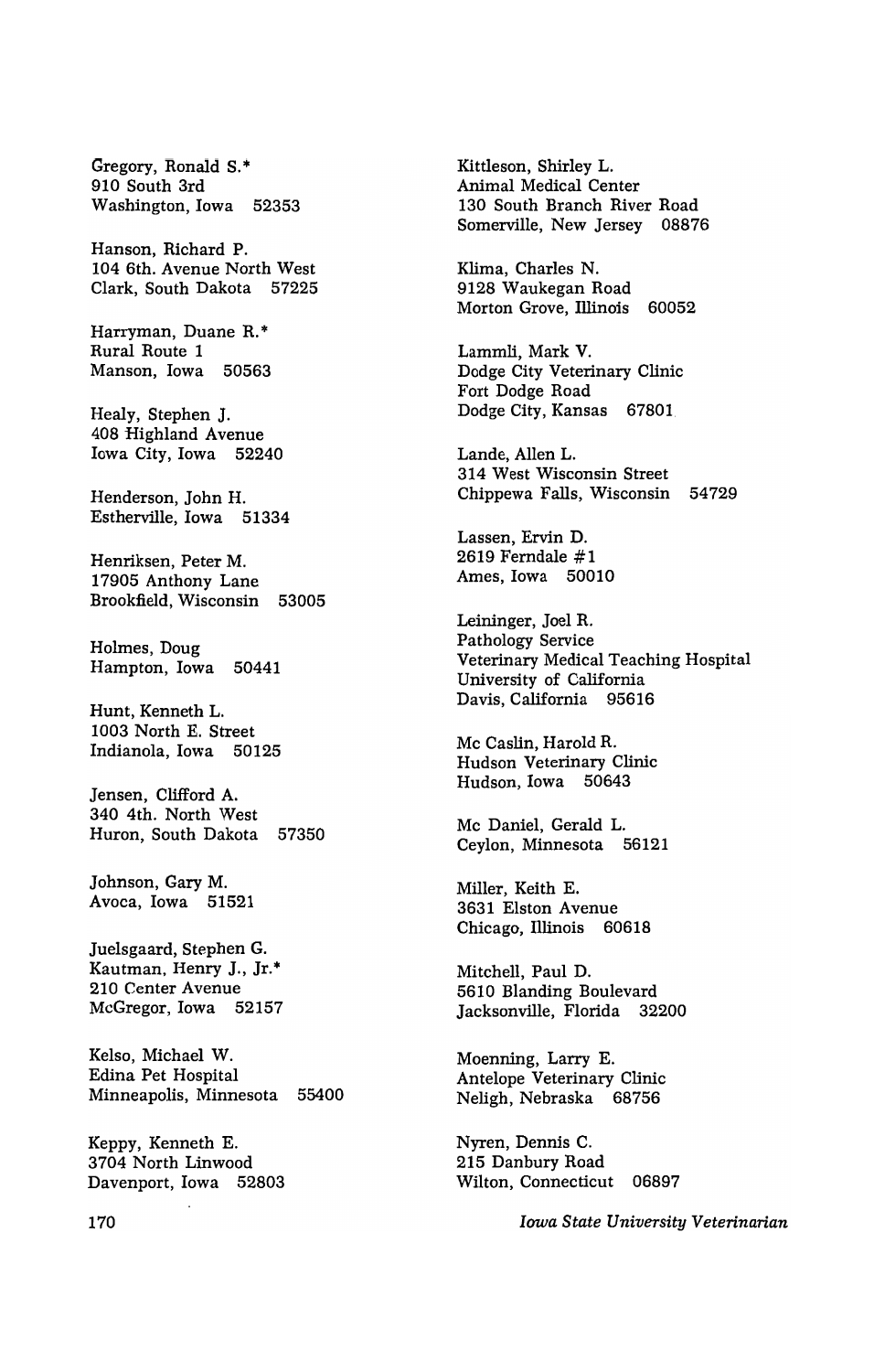Orvick, James B. Orvick, Sara A. Oregon, Wisconsin 53575

Osenbaugh, Roger C. Monona, Iowa 52159

Palen, Victoria J. Edgerton, Minnesota 56128

Reese, Kenneth P. 154-D University Village Ames, Iowa 50010

Reppert, James F. 1915 South 44th Street Apt. 307 Omaha, Nebraska 68100

Riese, Richard L. Mt. Vernon Veterinary Hospital Mt. Vernon, Washington 98273

Rinderknecht, Gene A. Ottawa Veterinary Hospital Route 2 Ottawa, Illinois 61350

Ruben, Zadok Until Dec. 1972: Vet. Pathology Dept College of Veterinary Medicine Iowa State University, Ames, Iowa 50010 From Jan. 1973: Harvard Medical School Boston, Massachusetts 02100

Schollmeyer, Michael P. Henry Bergh Memorial Hosp. A.S.P.C.A. 441-E 92nd. Street New York, New York 10000

Schroeder, John C. Veterinary Medical Teaching Hospital Davis, California 95616

Seaman, William J. 303 West Water Shullsburg, Wisconsin 53586

Sheldahl, Laverne O.\* Radcliffe, Iowa 50230

Slauter, John E. 917 Locust Chillicothe, Missouri 64601

*Issue No.8, 1972* 

Small, Dean E.\* 1309 Marston Avenue Ames, Iowa 50010

Somers, Dennis R. Post Office Box 339 Tyler, Minnesota 56178

Sonka, Steve J. 112 Union Cherokee, Iowa 51012

Taylor, Thomas J. College of Veterinary Medicine University of Saskatchewan Saskatoon, Saskatchewan Canada

Teggatz, Stanley D. Britt, Iowa 50423

Turner, William R.\* Route 2 Mason City, Iowa 50401

Twedt, David C. Animal Medical Center 510 East 62nd Street New York, New York 10021

Uhlenhopp, Eldon K. Box 205 Applington, Iowa 50604

Van Engelenburg, Gary D. 527 South Shatford Road Winston-Salem, North Carolina 27103

Wedeking, John N. 1220 26th Street North East Fort Lauderdale, Florida 33300

Wilgenbusch, Loras C. 1621 Slaterville Road Ithaca, New York 14850

Zeitler, James C. Larchwood, Iowa 51241

\* Indicates home address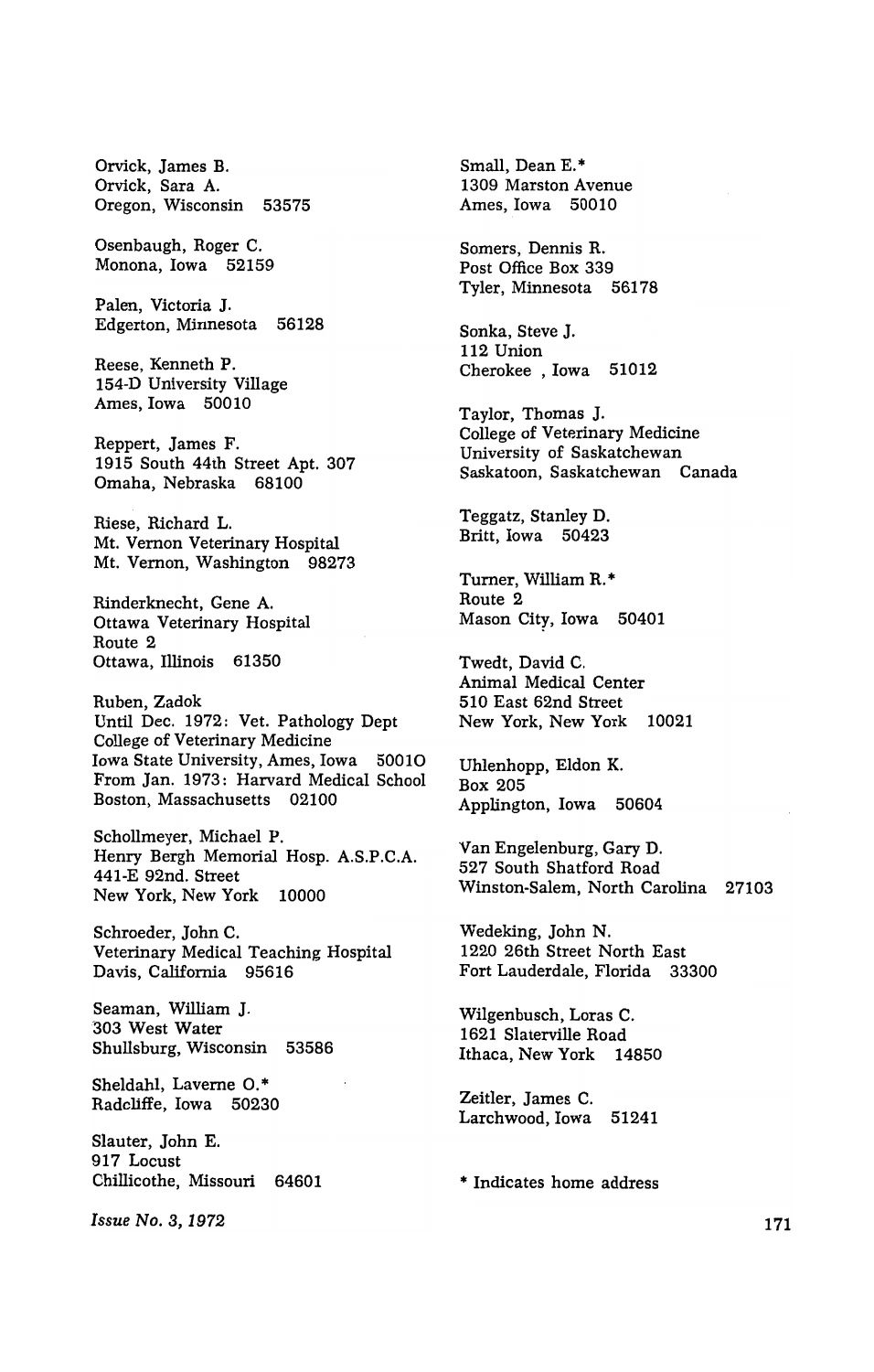## **Class of 1962**

The ISU 'veterinary medicine class of 1962 is the featured class for this issue. We received many replies to our letter sent to each member of· this graduating class. If for some reason a graduate of the class of 1962 did not receive a letter or did not have time to reply we would appreciate hearing from you so we can publish a resume of your activities since graduation.

We would like to thank the members of the class of 1962 who replied to our letter thus making this article possible.

Dr. James K. Burt is presently an Associate Professor of Veterinary Radiology in the Department of Veterinary Clinical Sciences at the Ohio State University in Columbus, Ohio. In addition he is the Chief of Radiologic Services, member of the College Executive Committee, and Hospital Board. After graduation Dr. Burt stayed on at ISU in the Department of Veterinary Obstetrics and Radiology. Then from 1965-1967 he was in the Department of Veterinary Clinical Sciences. He received an M.S. from Iowa State University in 1967. From 1967-70 Dr. Burt was at the Ohio State University, Department of Veterinary Surgery and Radiology. Dr. Burt has published several papers, most of which have a radiological basis. He is a Diplomate, American College of Veterinary Radiologists, a member of the AVMA, OVMA, Iowa State University Veterinary Medical Alumni Association, American Association of Veterinary Clinicians, American Veterinary Radiology Society, Educators in Veterinary Radiologic Science (president-Elect 1971, President 1972), and AAHA. Locally Dr. Burt is a member of the Memorial Baptist Church where he is in the choir, teen choir director, and Director of Youth. He and his wife, Arlene, have five children: Jeri, 17;

James, 14; Cynthia, 12; Laura, 10; and David, 7.

Dr. A. E. Decoteau is currently active in regulatory veterinary medicine. He is assigned as veterinarian in charge for Puerto Rico and the U.S. Virgin Islands for what is now called the Animal and Plant Health Inspection Service. Following graduation he spent one year practicing small animal medicine in Albert Lea, Minnesota. In 1963 he joined the Animal Disease Eradication Division of the U.S. Department of Agriculture and was based in Osage, Iowa as a district veterinarian. He was promoted to area veterinarian in 1966 and based in Chillicothe, Mo. In 1968 he attended a one year veterinary administrative development program for the Animal Health Division. This training took him into Arizona, Florida, Washington, D.C., New York City and the Texas-Mexico border. In 1969 he was assigned as Assistant to the Veterinarian in charge in Ohio and based in Columbus, Ohio. In 1970 he was promoted to position of Veterinarian in charge in Columbus, Ohio. He and his wife, Helen, have three boys: Kevin, 15; Jay, 12; and Daren, 9. The entire family has shown, exhibited and judged dogs at various dog shows throughout the country-in particular, English Bulldogs and Australian Terriers. In the last decade they have attained 10 championships with these dogs.

Dr. Marten Drost is a clinician at the University of California specializing in bovine reproduction. His research deals with the control of parturition, and more recently with egg transfer in cattle. He and his wife, Joan, have four children: Tod, 7; Kirk, 3; and twin girls, Katie and Nicki, 1. The first four years after graduation included two years of large animal practice in San Jose, California and two

*Iowa State University Veterinarian*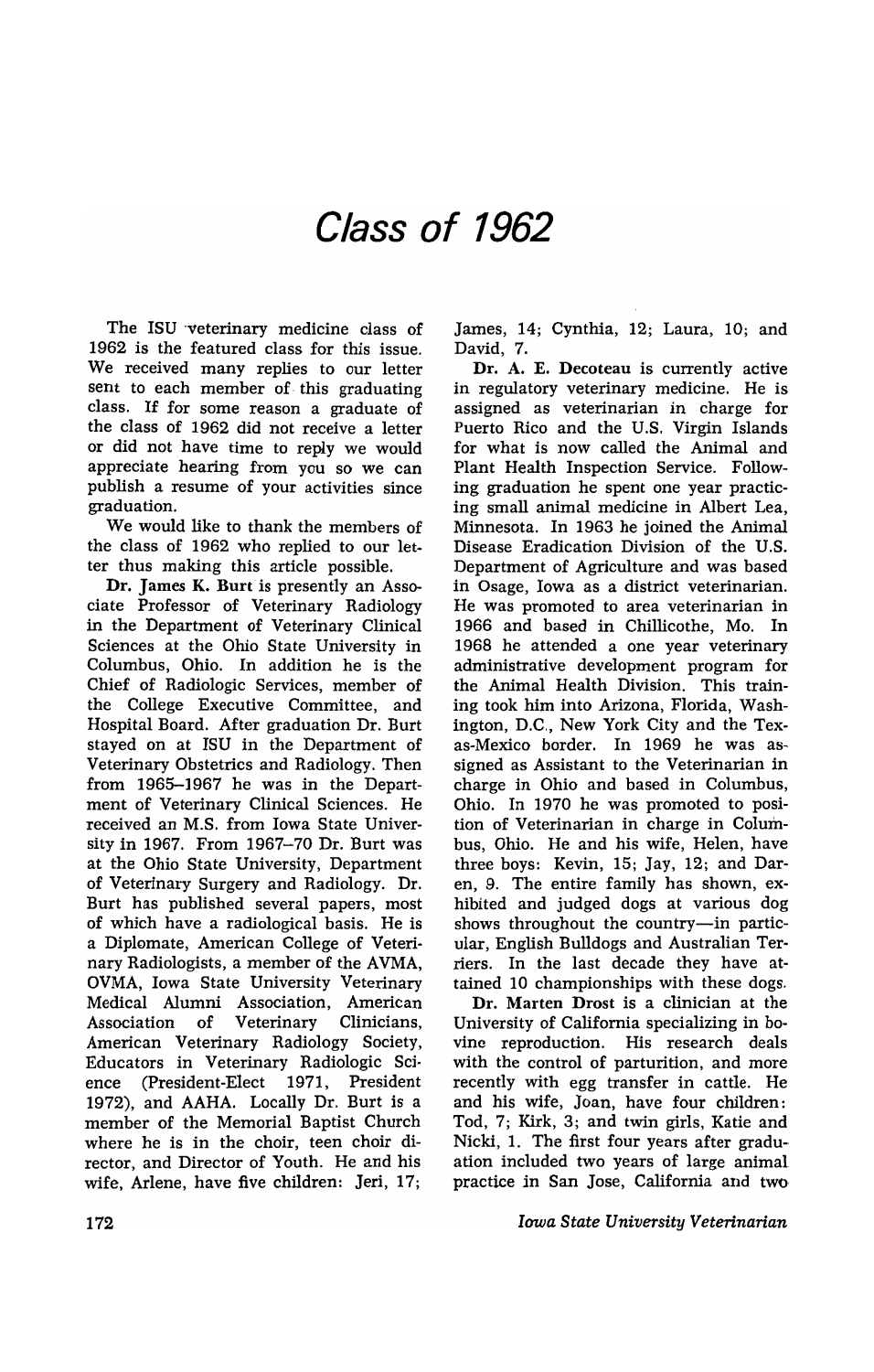years as a captain in the Army Veterinary Corps, stationed in Arkansas and Frankfurt, Germany. Since 1966 he has been at the University of California, initially as a research associate, and since 1968 as Assistant Professor in Clinical Sciences. The year 1972 has been a year of travel for the Drost family. They made a transcontinental drive from Davis, California to Ithaca, New York and then went by 747 to Holland to spend a month with family in the old country. They returned to New York where Dr. Drost has a year's leave of absence to teach the course in Theriogenology to sophomore and junior students at Cornell University. He is a member of the AVMA, SVMA, AALAS, SSR, AABP, and the World Association for Buiatrics.

Dr. D. H. Engh is presently in a mixed practice in Prairie du Sac, Wisconsin. His associates are Dr. D. E. Kelley  $(ISU'51);$ Dr. R. L. Winans (Min. '55), and Dr. D. Shaw (Mo. '71). He and his wife Myrna have two children, Deborah, 19 and Jennifer, 15. He has been in practice in Prairie du Sac since graduation.

Dr. K. J. Groninga is now engaged in a mixed practice in Sheldon, Iowa. He is in practice with Dr. Ken Fertig (ISU '58), and Dr. Keith Ralston (ISU '64). He and his wife Shirley have five children: Kevin, 8; Barbara, 5; Debra, 4; Brian, 2; and Timothy, one month. After graduation he spent two years in North Carolina in the Air Force, one year in Wisconsin in practice, and then six years in Sioux Center, Iowa. He has been in Sheldon about nine months. Dr. Groninga is a member of the AVMA, IVMA, Northwest Iowa VMA, AASP, and AABP. Locally, he is on the st. Patrick's school board and a member of the Eagles Club.

Dr. L. R. Hansen went to Kingsley, Iowa upon graduation from ISU in 1962. He fonned a partnership with Dr. M. A. Norby (Kan. St. '47). On January 1, 1965, ne purchased the practice from Dr. Norby and has been practicing alone since that time. He and his wife Betty have three children: Lorri, 15; Julie, 14; and Michael, 11. Dr. Hansen is a member of the AVMA, IVMA, Tri-State VMA, Sioux Land

*Issue No.3, 1972* 

Veterinary Association, and AASP. Locally he is a member of Mosmos Lodge, United Church of Christ, President of Midway Park Board, member of the City Council, member of the Lions Club, Legion Club, Fire Dept. and Kings Corporation.

Dr. R. Bruce Heath is now active in teaching clinical anesthesiology, mainly of large animals, at Colorado State University, with some research in equine anesthesia and physiology. Special interests are inhalation and respiratory anesthesia problems. He married Shirley Ann Maubach of Blairsburg, Iowa in July 1962 and they now have Sarah, 9; Elizabeth, 8; Mary, 6; and Kevin, 4. Since graduation they have lived two years in New Mexico at Cannon AFB as the base veterinarian, and then four years in Columbus, Ohio while teaching clinics and working on a masters degree in surgery at Ohio State. Recently he spent four years at Colorado State as Associate Professor of Clinics in anesthesia. He participates in AVMA, AAEP and Colorado VMA functions. He is also the newsletter editor of the American Association of Veterinary Anesthesia. As a family they like to camp and fish which they do quite often with the whole of Colorado at their back door.

Dr. Robert C. Huston is in a single man mixed practice in Rockwell City, Iowa. When he graduated he went to Mobile, Ala. for two years in an equine and small animal practice associated with Dr. L. E. Irby (Auburn '41). In 1964 Dr. Huston moved to Rockwell City and established his present practice. He and his wife Betty have five children: Pat, 16; Kim, 15; Dan, 12; Mike, 11; and Cathy, 7. Dr. Huston is a member of the AVMA, IVMA, local Chamber of Commerce, and a board member of the Religious Education Board, St. Francis Parish, Rockwell City. He is also city health officer, a member of the executive board of the District 7 Veterinary Medical Association, and a member of the Iowa Academy of Veterinary Practice.

Dr. Robert B. Johnson has had a small animal practice in Los Altos, California for the last nine years. Dr. Chester J.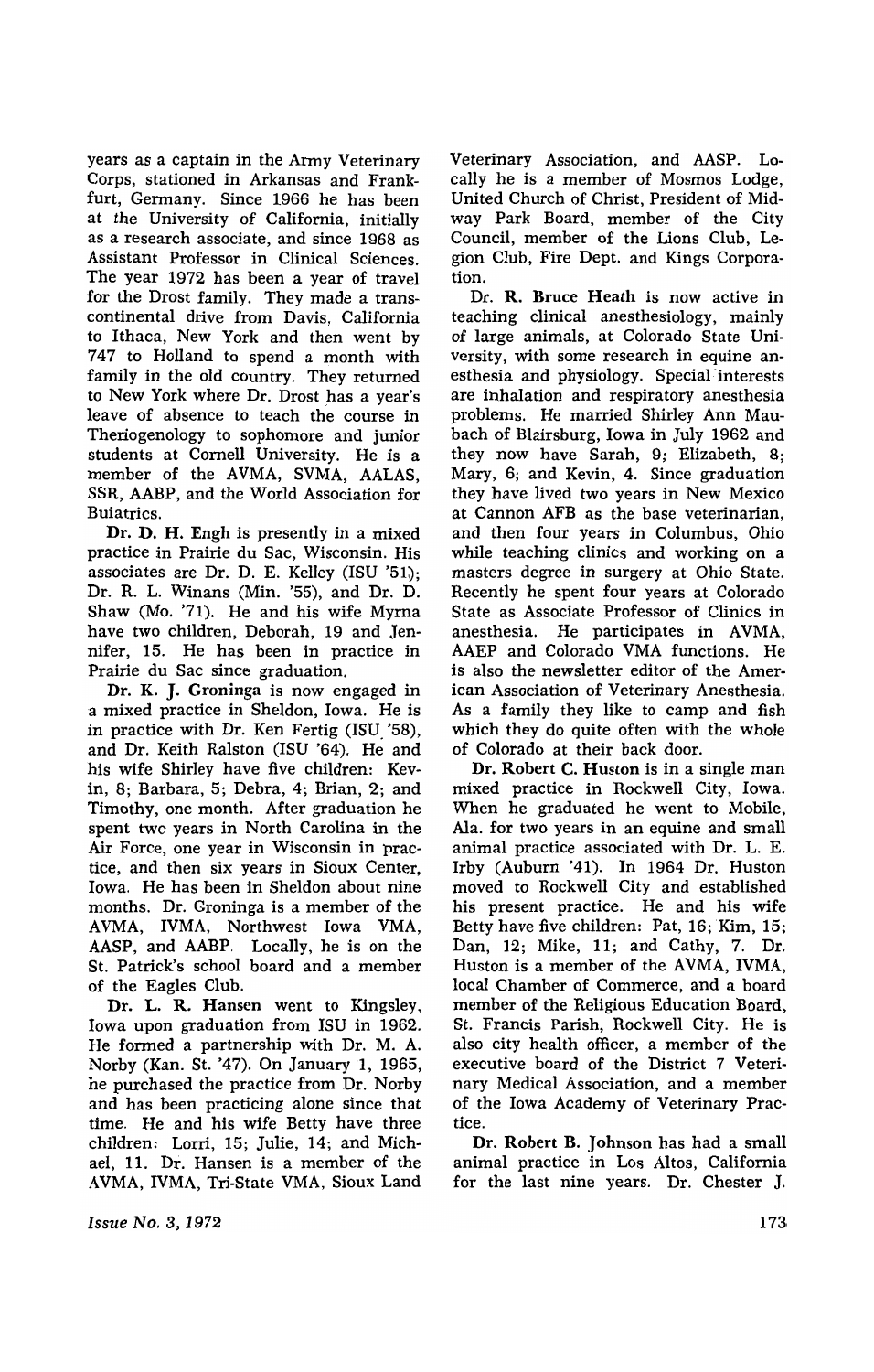Potter is also in practice with him. He is active in both the PVMA and the SCVMA. He regularly attends the CVMA conventions and the IMVMC conventions. He enjoys fishing, hunting, and tennis for relaxation. He and his wife Linda have two children: Julie, 8 and Jeff, 5.

Dr. C. U. Lange is in a mixed practice in Pekin, TIlinois. Upon graduation he practiced in Ft. Adison, Iowa with Dr. H. G. Dow and Dr. G. E. Swift for a period of three years. The next three years he spent in practice with Dr. Virgil Petty (ISU '64) in Pekin, Illinois. His past four years have been in solo practice in Pekin. Dr. Lange and his wife Shirley have three children: Scott, 23; Nancy, 20; and Jeff, 17. The Lange's have a new home address of 209 Country Club Drive.

Dr. Jack H. Oak is presently employed by the U.S. Dept. of Agriculture, Animal and Plant Health Inspection Service and is serving as regional brucellosis and tuberculosis epidemiologist for the southwestern states. After graduation Dr. Oak spent one year as field veterinarian, USDA, in Kentucky. He then spent three years as an Air Force Veterinarian in Germany. He spent another year as field veterinarian, USDA, in Kentucky and then one in Maryland in the same capacity. Next, Dr. Oak went to the University of California, Davis, where he received a Mas· ters in Preventive Medicine. Dr. Oak and his wife Sandy have three children: John, 4; and twins, Mark and Daniel, 2.

Dr. R. W. Pennington is in large animal practice in Osage, Iowa. After graduation he practiced with Dr. D. E. Briley in Des Moines, Iowa. In June of 1963 he moved to Monroe, Ia. and went into association with Dr. H. F. Albers. Then January 1, 1965 he purchased the practice of Dr. Richard Bourni in Osage. On May 1, 1972 he formed a partnership with Dr. R. M. Young (ISU '49) who had been practicing in Osage since 1950. Dr. Pennington and his wife Sally have three children: Dan, 15; Cynthia, 13; and Juli, 10. Dr. Pennington is presently on the IVMA Judicial Committee and is also Secretary-Treasurer of the Upper Iowa VMA.

Dr. David K. Putman and his wife Vir-

gene and their three children, Rhonda, 7; Melinda, 4; and Eric, 6 months, live at 12 Weston Court, Cherry Hill, New Jersey. Upon graduation Dr. Putman was associated with Dr. R. F. Schneider (ISU '43) in Postville, Ia. He spent about two years in this large animal practice. He then went to Cornell University and obtained a Masters Degree in Business Administration. Upon completion of this program, he joined Elanco Products Company in 1966, working in their market research department. From there he moved into sales and then into his current position as a District Sales Manager for Elanco on the east coast. Dr. Putman is a member of the AVMA, IVMA, Kansas VMA, and the Industrial Veterinarians Association.

Dr. Thomas A. Russell and Dr. E. C. Grubor (Mo. '54) are in partnership at the Riser Animal Hospital in Skokie, TIl. Associated with them in their small animal practice are Dr. D. L. Cornell (TIl. '64), Dr. Alan O'Neil (Purdue '72), and Dr. M. P. Riley (TIl. '66). On the professional level, Dr. Russell has been an active member of the Chicago Association, having served both as public relations chairman and dog show chairman. This past spring he served as chairman of the small animal section for the St. Charles Clinic in Illinois. He has also served on the clinical pathology committee for the AAHA. Dr. Russell and his wife Helen are active in community affairs; serving on the Home and School Boards, Scout Boards, and numerous church organizations. At present they are very involved with the Chicago Marriage Encounter. Mrs. Russell has served as treasurer and president of the CVMA Auxiliary 'and is now treasurer for the ISVMA Auxiliary. The Russell's have three children: Andrea, 15; Robert, 13; and Jim, 9.

Dr. C. H. Schilmoeller is presently in a position with the USDA, Animal and Plant Health Inspection Service, Meat and Poultry Inspection. His position is assistant area supervisor for the State of Iowa. Dr. Schilmoeller practiced small animal medicine in Sioux City, Ia. for two years after graduation. He then entered meat inspection in St. Paul, Minn. The next seven

## *Iawa State University Veterinarian*